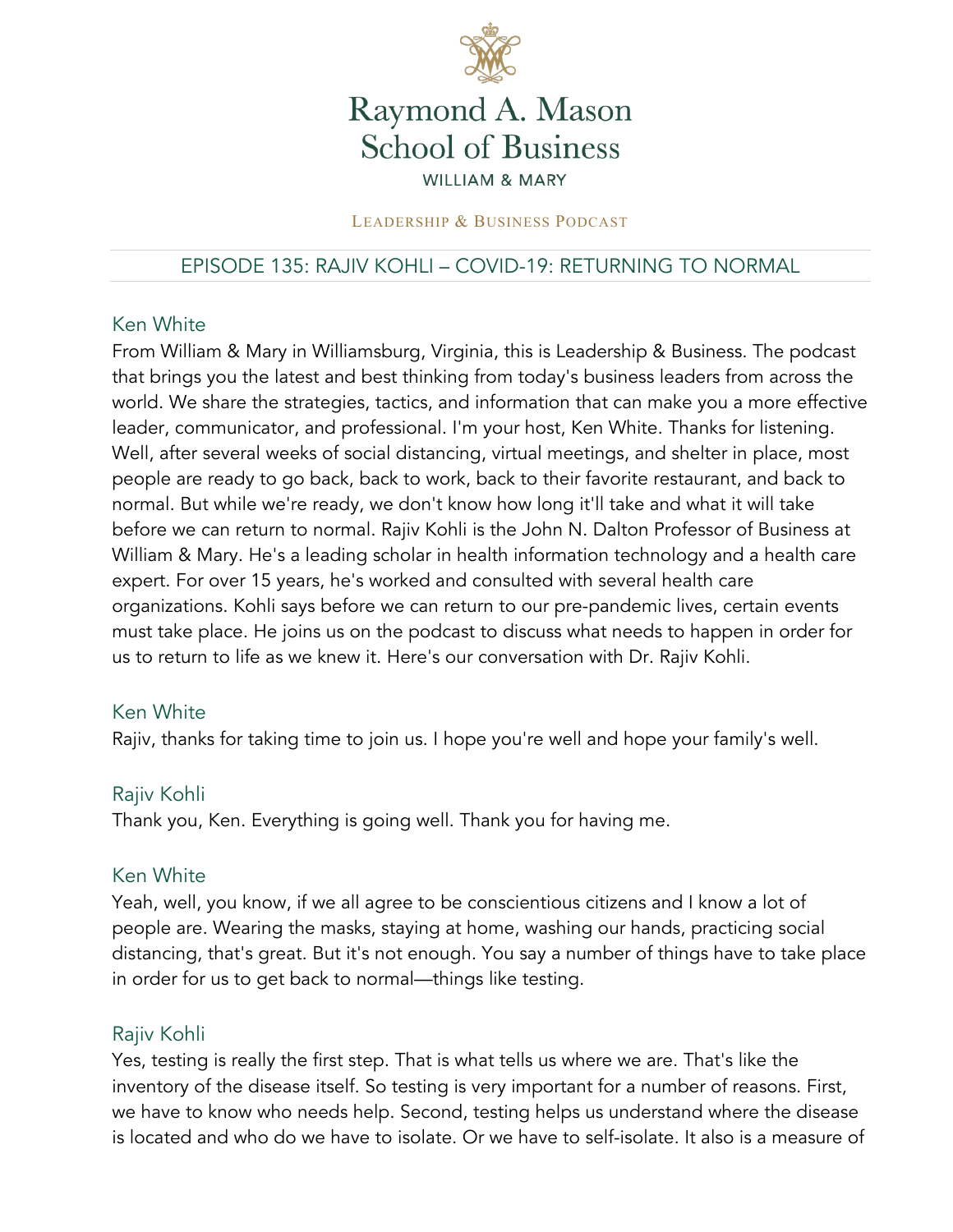making sure that people who need help get help where they need help. And then it also gives confidence to other people saying that I know where the disease is and where it's not, and then I can continue with my normal routine. So, I see testing is really the first step to know what is going on.

#### Ken White

Right now, we're using 14-day isolation that that's just not cutting it right.

#### Rajiv Kohli

No, 14-day isolation is NATO's test, if you will, where we are saying we don't have a proper test. We'll let the nature tell us who has the disease, who does not. The trouble with that Ken is that thirty percent or so of the people who have the COVID-19 are asymptomatic, meaning they do not show symptoms, and they are walking around without knowing that they have the disease, and they may be spreading. So, by the time you find out up the 14-day period, they may have already spread that.

#### Ken White

You say we need to treat people who are very sick nationally and hot spots. Are we able to do that as a nation now?

#### Rajiv Kohli

Yeah, so that's really the second step along with the testing part is that after we find out that who has the coronavirus, they need help. Unfortunately, a percentage of those will be very sick and they will need help. Hospitals are prepping themselves for taking care of these patients with ventilators, ICU's and train staff I might add, in addition to the equipment, we need people who are able to provide care and use that equipment to answer your question. That's kind of spotty. Some places are saying that their numbers are manageable, meaning that they're not seeing a big surge. But we know other places like New York or Washington State, and increasingly a few other places in the country are seeing the kind of surge that they were worried about. Also, as of now, I think we are still kind of behind the eight ball in terms of having proper equipment, and that includes ventilators, personal protective equipment, things like sanitizers, masks, which is for the common public, a very important piece of this puzzle that helps us stay safe.

#### Ken White

Yeah, you said that was sort of step three was making sure that the public has preventative equipment. That's a bit of an issue, isn't it?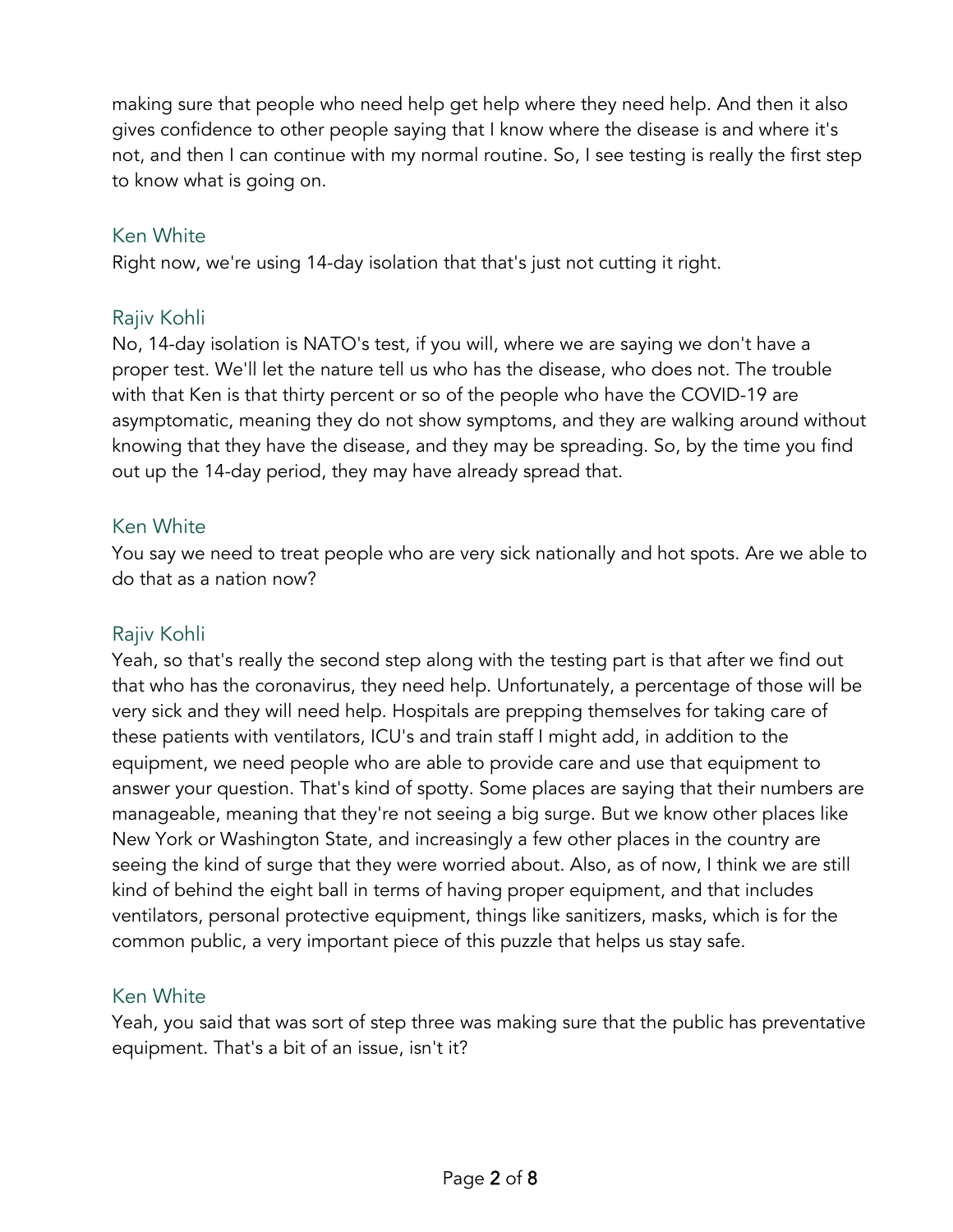# Rajiv Kohli

That's correct. So, step three is the public being protected, knowing who has the coronavirus, who does not, and then making sure that if we do come in touch with them or do, we interact with them, that we are protected. And the simplest and perhaps the most effective way is for everyone to have a personal mask, a disposable one, many of them. Each time they go out, they should have a new mask that they use, so and we don't have enough of those. On Amazon, the delivery period could be anywhere from three to four weeks, and they should be easily accessible. So, when I talk about the testing and the masks and PPE, what I also am implying in that is that not only are they available, but they're easily accessible to people. They don't have to go hunt for it. They don't have to go wait for it. So, can I get my mask, have them delivered tomorrow morning? If they are available, then we are in good shape.

#### Ken White

Yeah. You and I were talking the other day. We ordered masks in our family several weeks ago. They're supposed to come today. We're recording on Friday. Right before you and I logged on. I looked out the window, and a FedEx truck rolled up. And I'm really hoping it's that and not another delivery from Ulta or something that my daughter has ordered. So, fingers crossed.

#### Rajiv Kohli

How long-ago Ken did you order those?

# Ken White

Ten days.

# Rajiv Kohli Okay, so that's not too bad.

# Ken White

No.

#### Rajiv Kohli

But I would like it to be available overnight if I wanted them.

#### Ken White

Right. And like a lot of families, we created our own homemade masks, not knowing if they're any good. So, we're looking forward to the actual medical masks that we'd like to use for sure. You say the next step is social distancing must continue.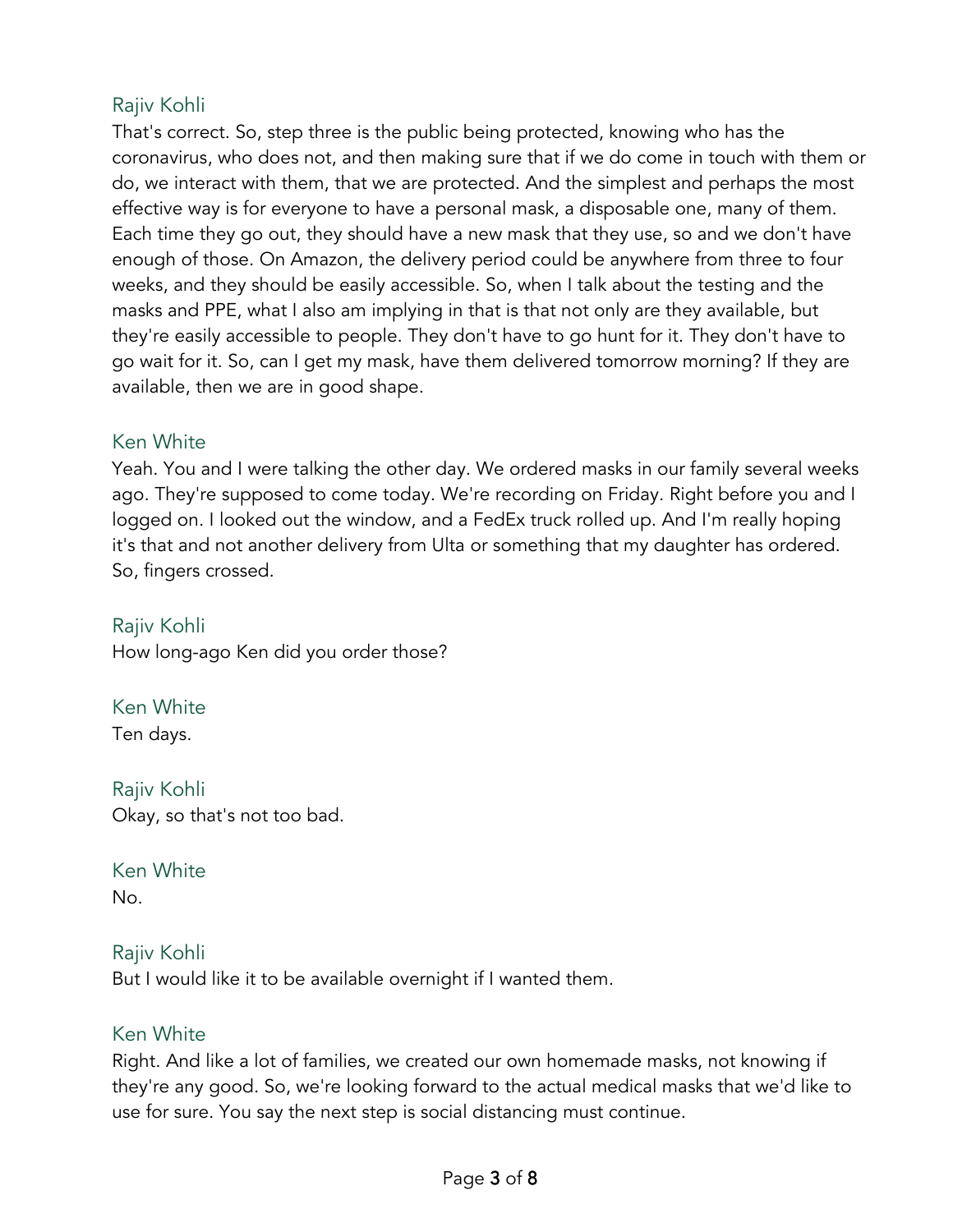# Rajiv Kohli

Yes. Social distancing is something that we've been practicing in a number of ways by selfquarantine. And when we do come face to face with someone, we stand across the street and have a conversation. It should continue because that is really our way of defending us and others that we are working with. That in case I am one of the 30 percent asymptomatic individuals who has COVID-19 but does not show any symptoms. So, we are protecting ourselves, each other from that disease. So that will continue and will have to continue. And I think it will become part of our day to day interactive behavior when we meet with other sort of like, you know, when you and I have a cold and I see you in a meeting, I said, Ken, I'm not going to shake your hand because I have you know, I have the sniffles. I think that will become more ingrained in our day to day lives, at least in the near future, where we will say just to be safe, let's keep this distance.

# Ken White

Yeah, it was I just read a piece this morning on the Office of the Future, and everything was spread out, no doubt. Desks were spread out, doorways, and so forth.

# Ken White

We'll continue our discussion with Professor Rajiv Kohli of William & Mary in just a minute. Our podcast is brought to you by the William & Mary School of Business. If you're thinking about pursuing an MBA, consider William & Mary. Whatever your stage of life, whether you're completing your bachelor's degree or you have 30 years of work experience. William & Mary School of Business offers MBA programs that will transform you. Four different programs, including the Full-Time, Flex, Online, and Executive MBA. The William & Mary MBA will change and improve the way you think, the way you lead, and the way you live. Just ask any of our alumni. Now back to our conversation with Rajiv Kohli.

#### Ken White

Yeah, the next step you said, we'll probably see a rolling return to work.

#### Rajiv Kohli

Yes. The way I see the question is always, when will this be over?

#### Ken White

Hmm-mmm.

# Rajiv Kohli

And then when we get back to work or the things that we were doing in our normal lives. I see this as a rolling return to work in the sense that there will be. Let's say if you were divided into four weeks, the first week, there will be essential people who need to be at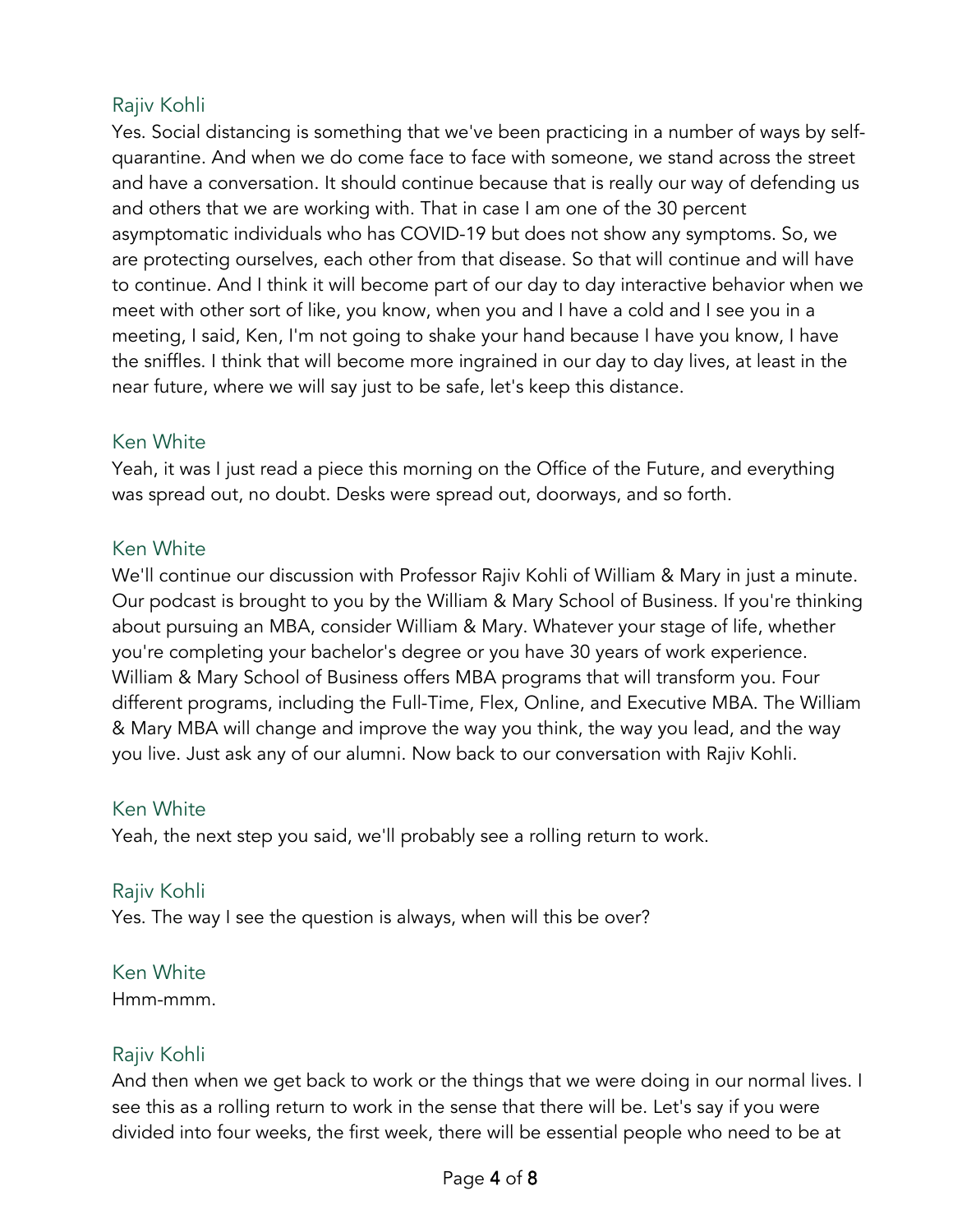work, will be at work, who are probably going to work once or twice a week right now, but they'll go on a daily basis and then followed by those individuals who have the option to work from home or would be more effective if they're at their desk. So that'd be the second wave. The third way will be people who were working from home could work from home, but they missed the interaction, and they are needed. And then finally, I think it will be the last quartile will be people who are a little bit more cautious who could do without being physically at work. And they will probably see three-quarters of their colleagues that say it's working for them. I'll get back to work too. I miss the interaction?

# Ken White

Interesting. So, we need a 24-hour turnaround testing. We have to be able to treat people who are sick. We need the preventative equipment. Social distancing must continue when work returns. We'll do it on a rolling basis. But when you and I were talking the other day, you were saying the goal still remains we need a vaccine.

# Rajiv Kohli

Absolutely. That is the final goal. But we know that in the best of cases, the vaccine is about twelve months away, and that is when everything goes well. Some of the previous experiences of vaccines had been years before they were properly tested and the trials were done, and they were deemed to be safe because one of the things that the medical community is very worried about is in the rush, as serious as this is, to get the vaccine to the public. They don't do more harm than they prevent the disease from spreading. Also, they will be absolutely sure before they will release that. And that estimate is about a year. Until that time, all the things that you described Ken are things that we will have to practice at different levels of our daily routines until we have the vaccine. And then it will be sort of like dealing with the annual flu.

# Ken White

Yeah, so even when we all do go back, it will still be a very different place. And different interaction with one another.

# Rajiv Kohli

It will be and one of the things that will determine that is what I call social confidence. Social confidence is a level of assurance that an individual must-have. And it's a kind of a conversation we have with ourselves by absorbing all the information around us. And we say to ourselves; I'm looking around, I'm not seeing any really bad cases. I'm seeing people actually leave the hospital. I had the conversation with my physician, and she's beginning to see patients. Life is kind of getting back to normal. And then that will give me the confidence to say, yeah, I can now interact in my social circle. But it also has the possibility that can swing the other way. If something comes on the news, you hear something in your local community, something bad happened. You know, somebody was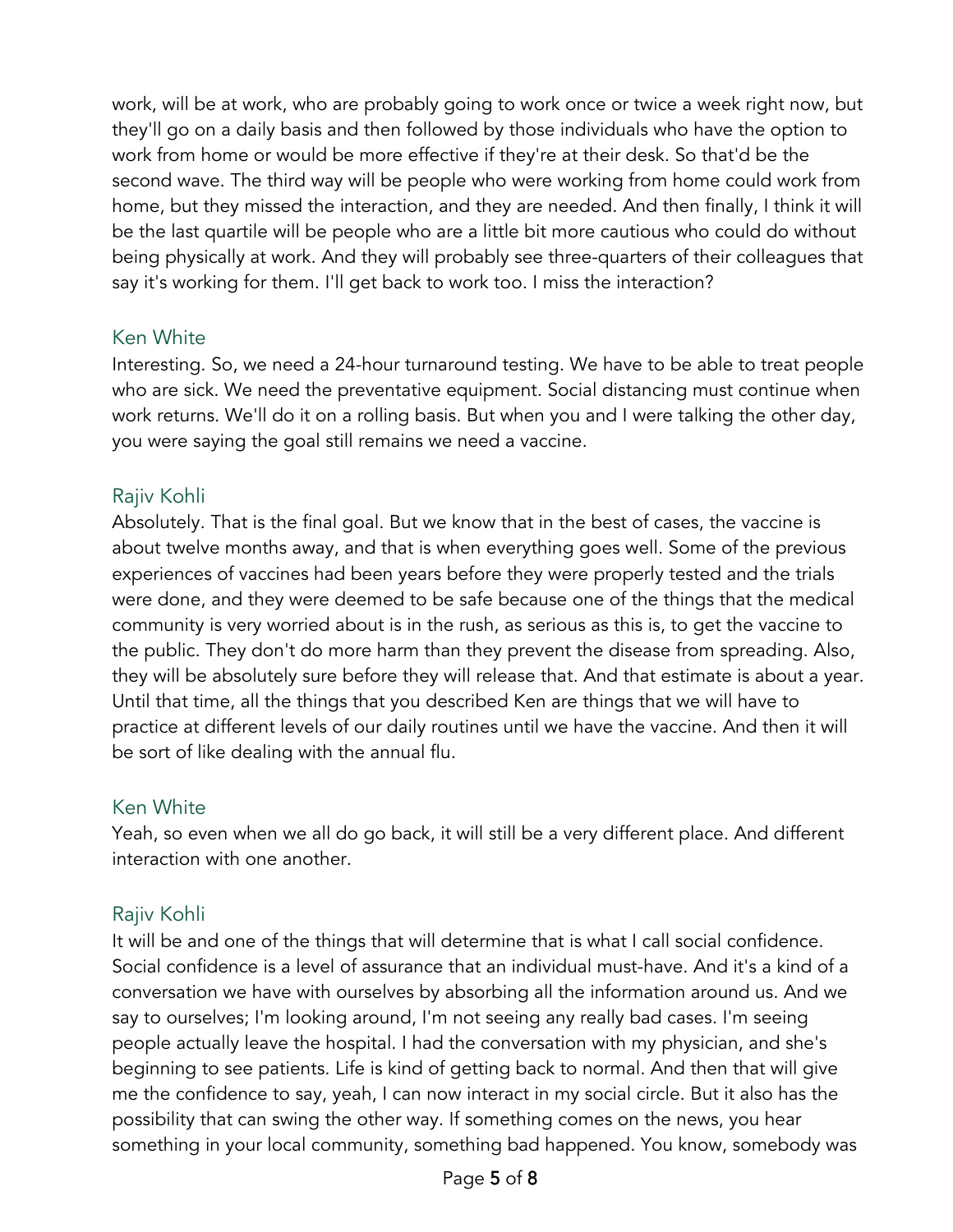didn't fit the profile of a high-risk patient had a serious illness and had to be in ICU. People will regress a little bit, and it will it'll take a toll on their confidence. So that is not so much based on the resources of testing and PPE and masks, and things like that we talked about that is more of a confidence that comes from inside, and that is dependent on what's happening around us.

# Ken White

You see, a generation is playing a role in social confidence. I'm guessing younger folks might have a little more confidence then say someone who's older.

# Rajiv Kohli

Yes, I see that already in my two kids who are in their 20s, they are a little more confident than us. They are a little more antsy and itchy to get out to see their friends. But I'm also seeing something that is very positive among the younger generation is that while they want to go out and they feel more confident from all the news reports that this is something that affects people who have underlying conditions, I'm very pleased that they are also very considerate. As I was talking to one of my colleagues who has two sons in their 20s on East Coast and West Coast, and I was asking them, are they home? And he said, no. They wanted to come home. We wanted them to come home. But they said, for your sake, mom and dad, we have got to stay where we are.

#### Ken White

Wow.

# Rajiv Kohli

So that is also a good thing among the younger generation that while they are confident, they are being very considerate for other people who may not be at such a low risk as they are.

# Ken White

Yeah, that's fantastic. You know you touched on one of the issues. There's so much conflicting information out there. Did you have any suggestions, any recommendations? Where in the world do people go?

# Rajiv Kohli

Yeah. So that is one of my pet peeves. And each time I see something on TV or somebody in my own family talking about, I saw this on Facebook or I saw that on WhatsApp. And unfortunately, some of our leaders as well give us conflicting information. I squirm every time I see that because this sounds like an exaggeration Ken that the bad information that we tell someone that oh I read this on Facebook or what's happened and I saw this, I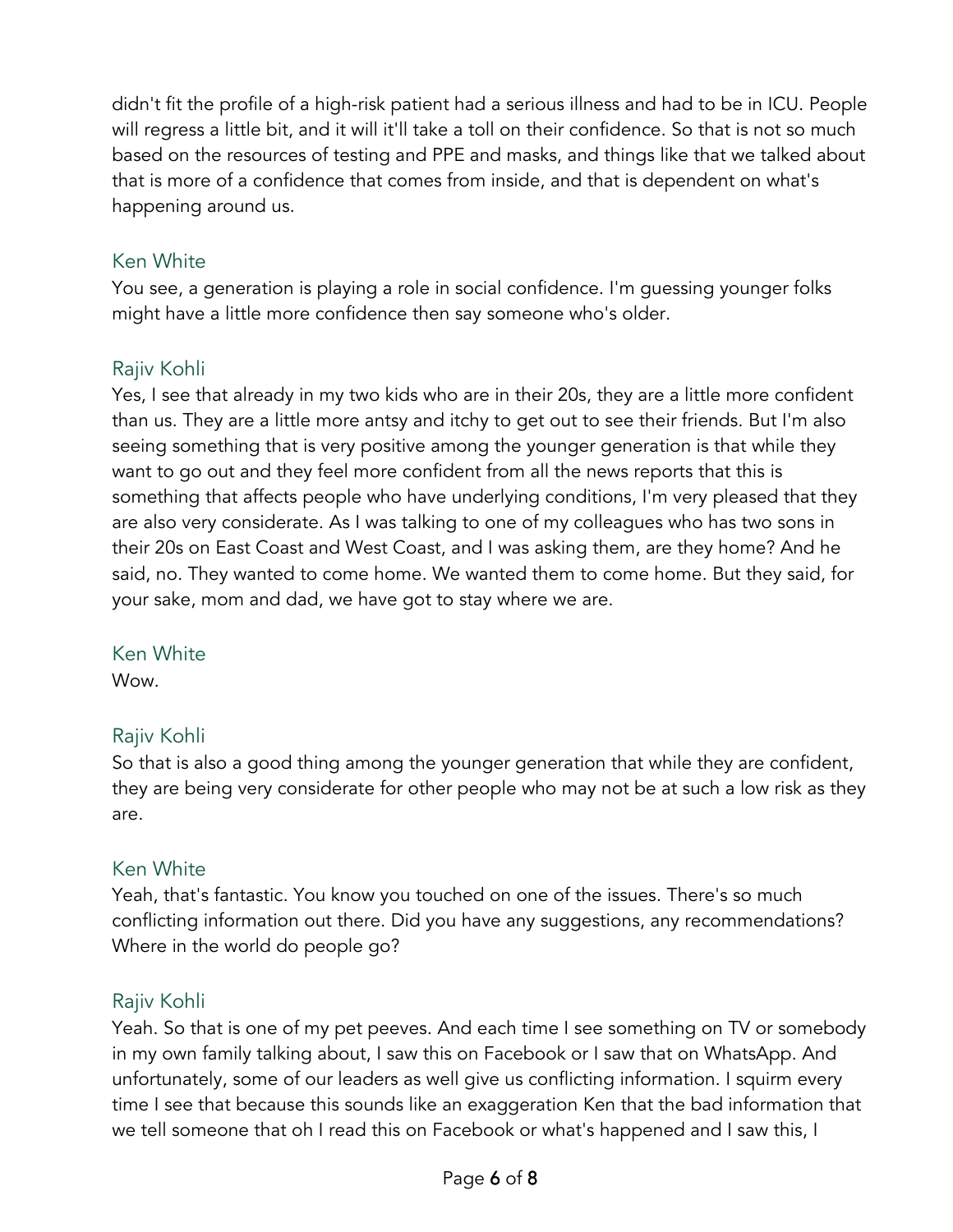heard somebody say this. Is almost as bad as the contagion itself. So, the virus spreads. But we are also spreading misinformation, oftentimes not purposefully, but just because we read something. So, I tell the people that share or try to share misinformation, what I consider misinformation without a proper attribution from a good source

#### Ken White

Hmm-mmm.

# Rajiv Kohli

not to talk about it, not to spread it, because it's very difficult to reel it back in once you spread that information. So, to answer your question, yes, we don't have one reliable source that people all people go to. Yes, we do have reliable sources like the CDC and the scientists. But there is also conflicting information coming from our politicians among people that we should trust otherwise. I would like people to be very careful about information that they consume and information that they share with others unless they can be sure that it came from a reliable source. And then, too, I would say, well, this is what I read at this source so they can verify it.

# Ken White

So, all in all, if the steps you had talked about take place and we get there, we it'll end, so to speak, we'll get back it'll just a little bit different.

# Rajiv Kohli

Yes, it will be quite different. And we are not even talking about the business side and the sociological side that will be different, there will be a lot of new changes, that we will see new developments. Many of them will be positive developments. We will see a greater use of technology. We will see different processes of how we interact. So, for example, I become a big fan of Instacart. So, I think we are going to keep it after all of this is over, because I think that's a great service. And I can use that time to be more productive in other ways. And I think similarly, people are going to discover new ways of doing things. I'm imagining a lot of telehealth, or mobile health will be people will be more comfortable with that. Yes, there are issues we'll have to address of security and privacy and all of that. So, yes, there will be a lot of changes, but I think we'll come through this. We will get back to life as we knew it slightly different. But we will be able to continue to do what we were doing and be more productive. I just worry about people who are trying to short circuit the process by jumping these steps that we just talked about.

# Ken White

That's our conversation with Professor Rajiv Kohli, and that's our podcast for this week. Leadership & Business is brought to you by the William & Mary School of Business. If